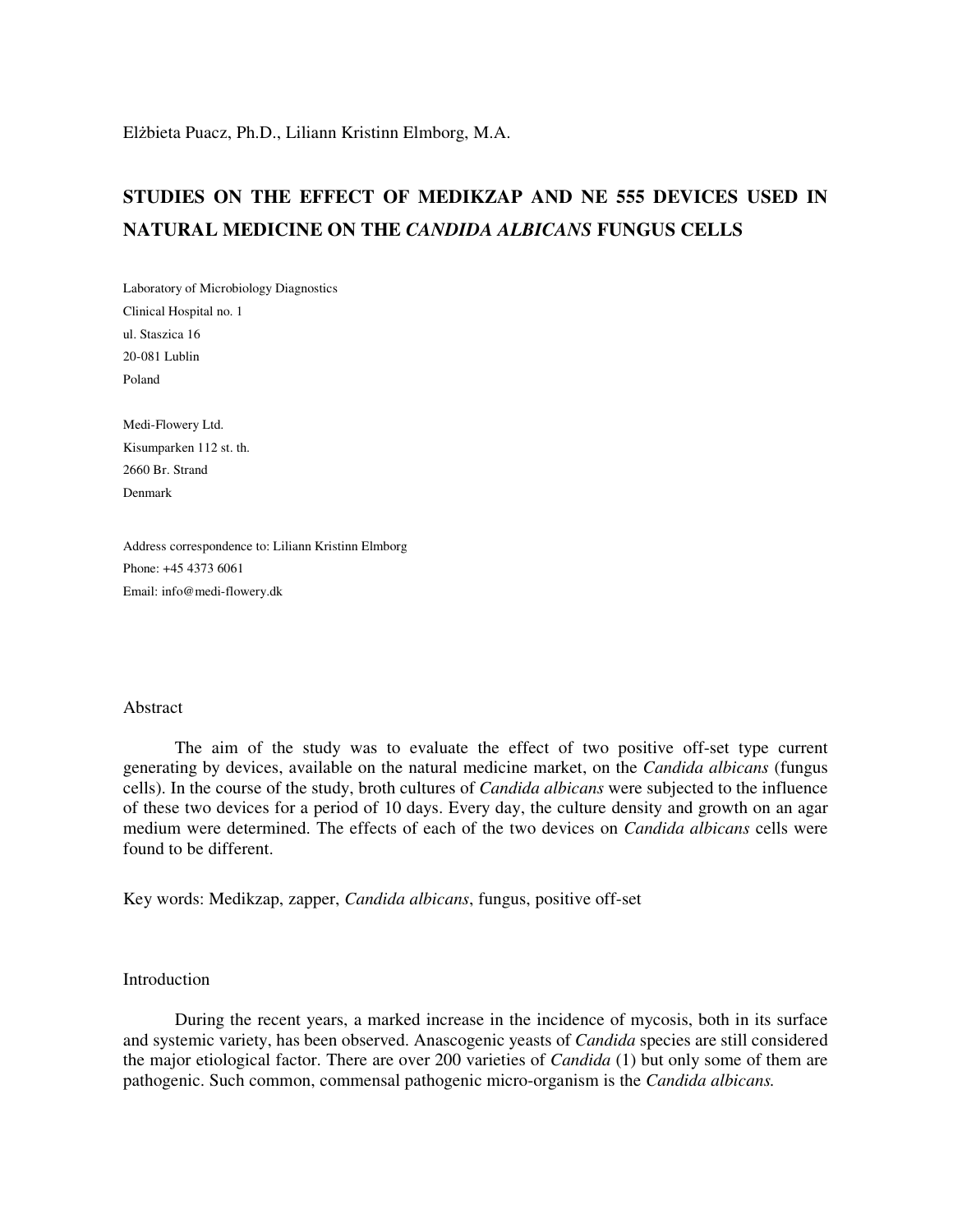The risk factors for developing candidiasis (a disease caused by *Candida* anascogenic yeasts) are: overall physical condition of the host, the immune system, age, diet, social conditions and quality of life (5). *Candida spp*. infections are usually observed as a result of impairment of cellular immunity, bacterial flora disorders of the alimentary tract (after eg. antibiotic therapy), and other systemic disfunctions such as primary and secondary (acquired) immune deficiencies (AIDS, neoplastic processes, diabetes) (6, 8).

Clinical symptoms of *Candida albicans* infection persist in many patients for even several years and reoccur every 1–2 months, despite the administration of antimycotic/antifungal preparates with either topical or systemic effect (4). Literature of natural medicine reports alternative treatment methods based on electric current and herb cures.

The beginning of the 20th Century marked the appearance of a theory that within the human organism, besides cardiovascular and lymphatic systems, there is also a system of circulating electric current. Nowadays, the ideas of such pioneers of this theory as Dr. Royal Raymond Rife (1888–1971) and George Lakhovsky (1869–1942) are still vivid and put into action. These specialists in bioelectricity and bioenergy claimed that every living organism (human, vegetal, bacterial etc.) has its own electric vibration, characteristic for the species. Suppression of such vibration may result in a disease or even death of the organism. Nikola Tesla (1856–1943), an outstanding engineer and inventor, also claimed that electricity affects the human organism. He suggested, that applying certain electric frequencies, they can be used in medicine, anesthesia, wound sterilization, surgical procedures and stimulation of processes ongoing in the skin.

Contemporary physicians and biologists such as Dr. Hulda Clark and Dr. Bob Beck have also used electric current stimulation to control parasites. They assumed that, since every species has its own unique vibration rhythm, it should be possible to destroy a parasite without harming the host, by inducing resonance through electric stimulation. This became the underlying principle for constructing the zapper, a device that generates an electric current of appropriate frequency, "recharges" the human organism and helps to control harmful micro-organisms (2,3).

The aim of the study was to test the efficacy of two zapper-type devices - Medikzap and NE 555 - on the *Candida albicans* fungi. Both these devices are available on the natural medicine market.

### Materials and Methods

In our study, the source of alternative current was the Medikzap device designed by the Medi-Flowery Company Ltd. (Fig. 1). It generates a square wave current of basic frequency within the 25 - 40kHz range with a rich spectrum of harmonic components above 1MHz. Another generator was also used (Fig. 2) of a much simpler design based on the popular NE 555 integrated circuit. This device generates a square wave current with a frequency characteristic directly resulting from the parameters of the integrated circuit (3).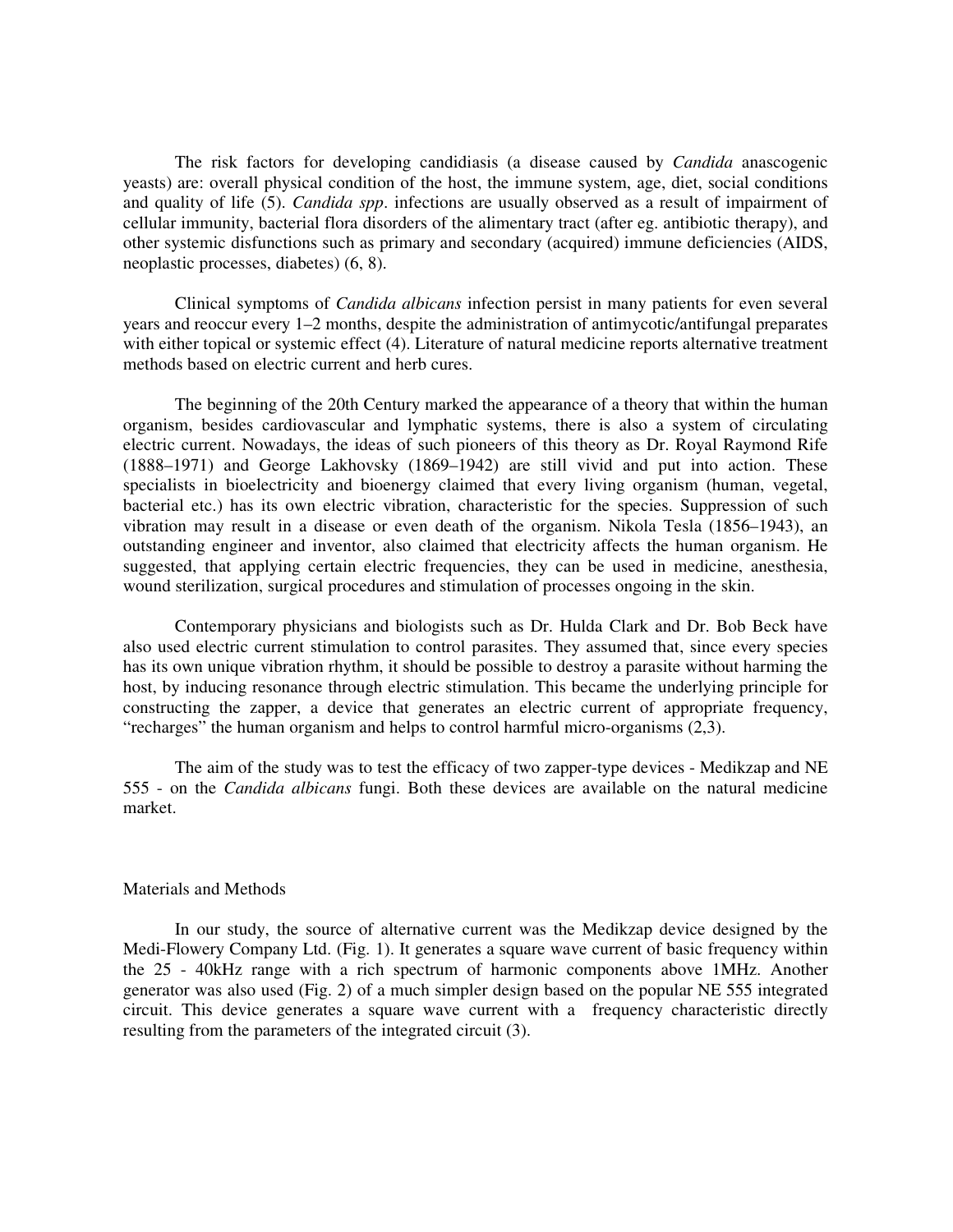## VOLTAGE OSCILLATIONS ON THE ELECTRODES OF MEDIKZAP AND NE 555 DEVICES



Fig. 1 Voltage oscillations on the electrodes of the Medikzap device held in both hands.



Fig. 2 Voltage oscillations on the electrodes of the NE 555 simple design device held in both hands.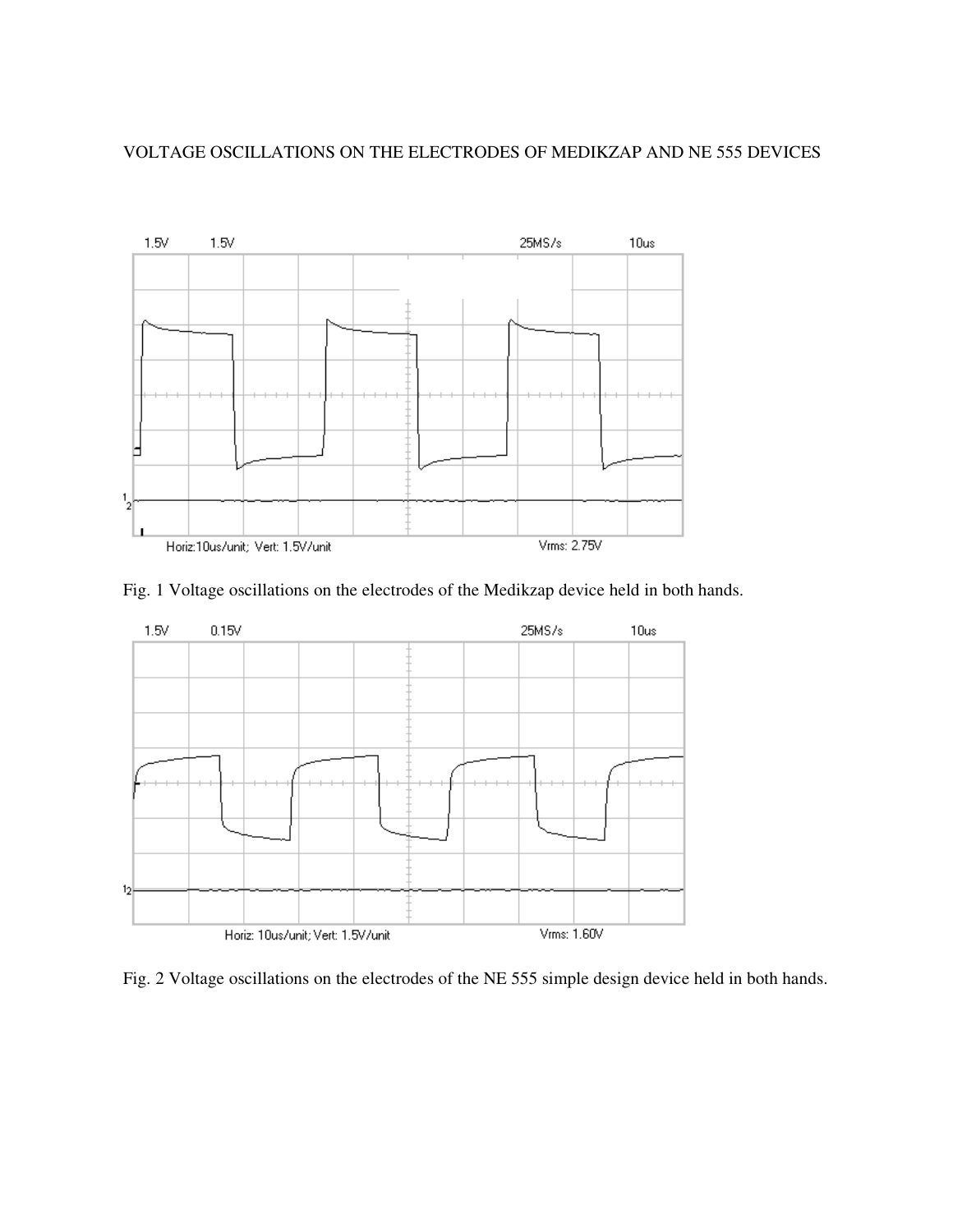Broth cultures of *Candida albicans* were subjected to the influence of both devices for a period of 10 days, as recommended by the manufacturers.

At the end of each day, the micro-organism count in 1 ml of the culture was determined with bioMerieux densimeter then inoculated in the Sabouraud agar medium with antibiotics and cultured/grown according to standard mycological procedures (7). When the 10 day cycle of testing for both devices was over, the broth culture was kept in sterile conditions at  $8^{0}C$  for a period of 30 days, then for a period of 6 months. It was then inoculated once more in Sabouraud agar medium to check the effect of both the devices on the viability of the *Candida albicans* cells.

## Results

The study confirmed a reduction of *Candida albicans* cell count in the cultures after the use of both Medikzap and NE 555 devices. A marked reduction in cell count was observed on the 4th day.

The growth of fungus colonies in the agar medium was less marked as compared to the fungus control culture not subjected to the influence of either device. There was no significant difference in the effect of the two devices on the count and growth of fungi cells. In the culture subjected to Medikzap, agglomerates at the bottom of the beaker were observed. On the microscopic slide of the sedimented agglomerates, clusters of yeast cells were clearly visible.

After 10 days, the density of both cultures was significantly reduced and in both, only single fungi colonies on an agar medium were observed. Inoculations performed 30 days and 6 months later, revealed no *Candida albicans* growth on the Sabouraud medium effected by Medikzap, while growth was abundant and comparable to reference culture, in the material effected by NE 555 device.

#### Conclusion

There are many cleansing devices available on the natural medicine market but their effect on specific micro-organisms is different. This assumption was confirmed by our *in vitro* studies on the effect of two different devices. Our analysis of both Medikzap and NE 555 effects on *Candida albicnas* cells has proved a greater efficacy of Medikzap device in fungi control than that of the NE 555 device. The NE 555 device was proved to have a static effect on *Candida albicans* cells but it does not eliminate them completely.

Despite significant advancement in the diagnostics and treatment of mycosis as well as availability of new antimycotic drugs, the treatment of chronic mycosis still remains problematic and controversial. Supportive treatment from natural medicine is becoming more and more popular and credible. The choice of appropriate device must however be preceded by full awareness of the efficacy of the device, confirmed by reliable results of laboratory tests.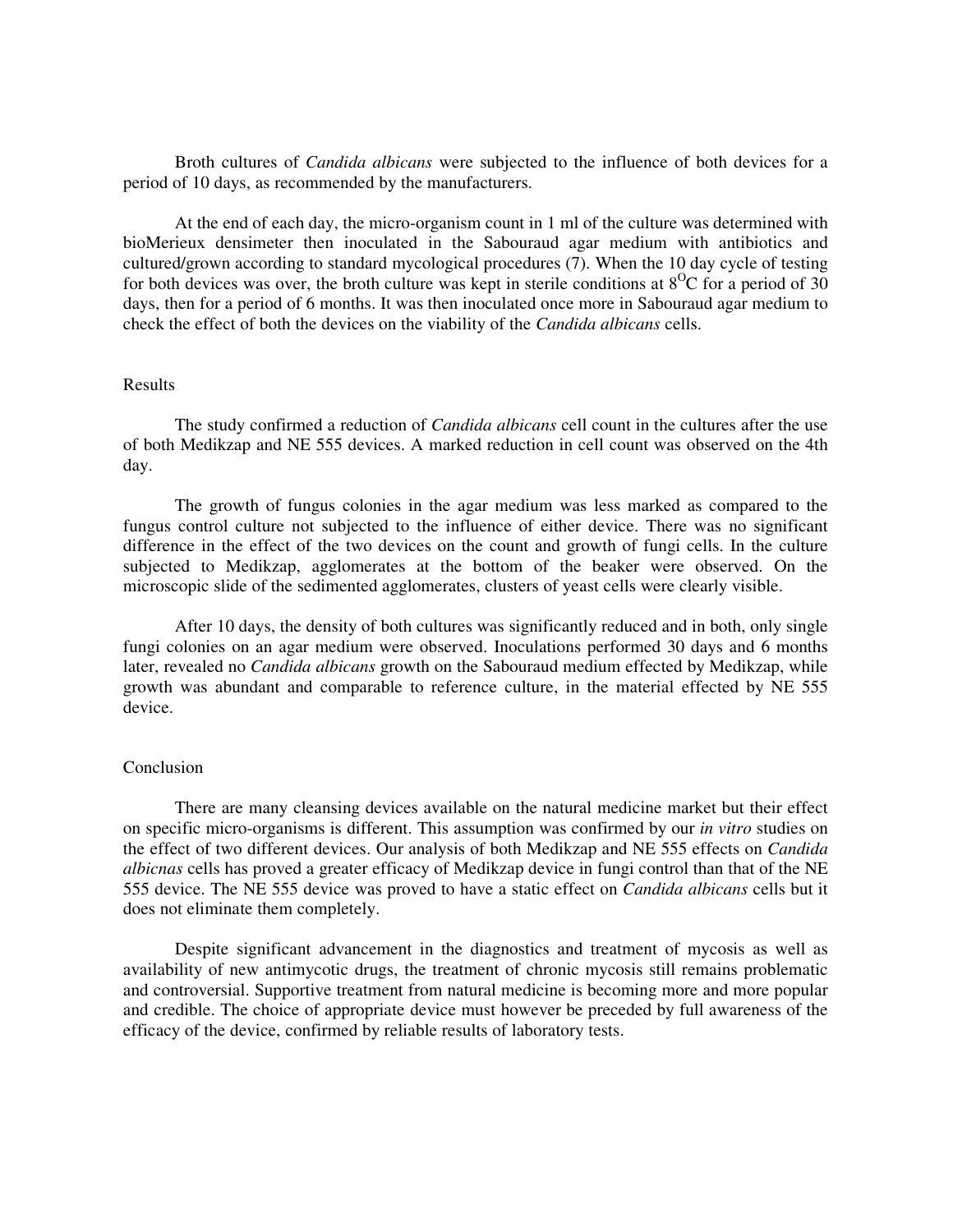## **STUDIES ON THE EFFECT OF MEDIKZAP AND NE 555 DEVICES ON THE**  *CANDIDA ALBICANS* **FUNGUS CELLS**



- 1. Prior to the use of the Medikzap 1. Reference slide
- 2. After a 10-day application of the Medikzap. 2. After a 10-day application of the Medikzap



Broth cultures of *Candida albicans* Petri slides with *Candida albicans* fungus cultures

- 
- 



Growth of *Candida albicans* culture on Sabouraud agar medium 30 days after application of the Medikzap and the NE 555 devices.

1. Medikzap – no trace of *Candida albicans* cells was observed

2. NE 555 – no change in the *Candida albicans* cell count was determined as compared to the primary solution; the fungus cell count was the same as at the beginning, as if the NE 555 was not used at all.



Growth of *Candida albicans culture on* Sabouraud agar medium 6 months after application of the Medikzap and the NE 555 devices.

1. Medikzap – no trace of *Candida albicans* cells was observed

2. NE 555 – no change in the *Candida albicans* cell count was determined as compared to the primary solution; the fungus cell count was the same as at the beginning.